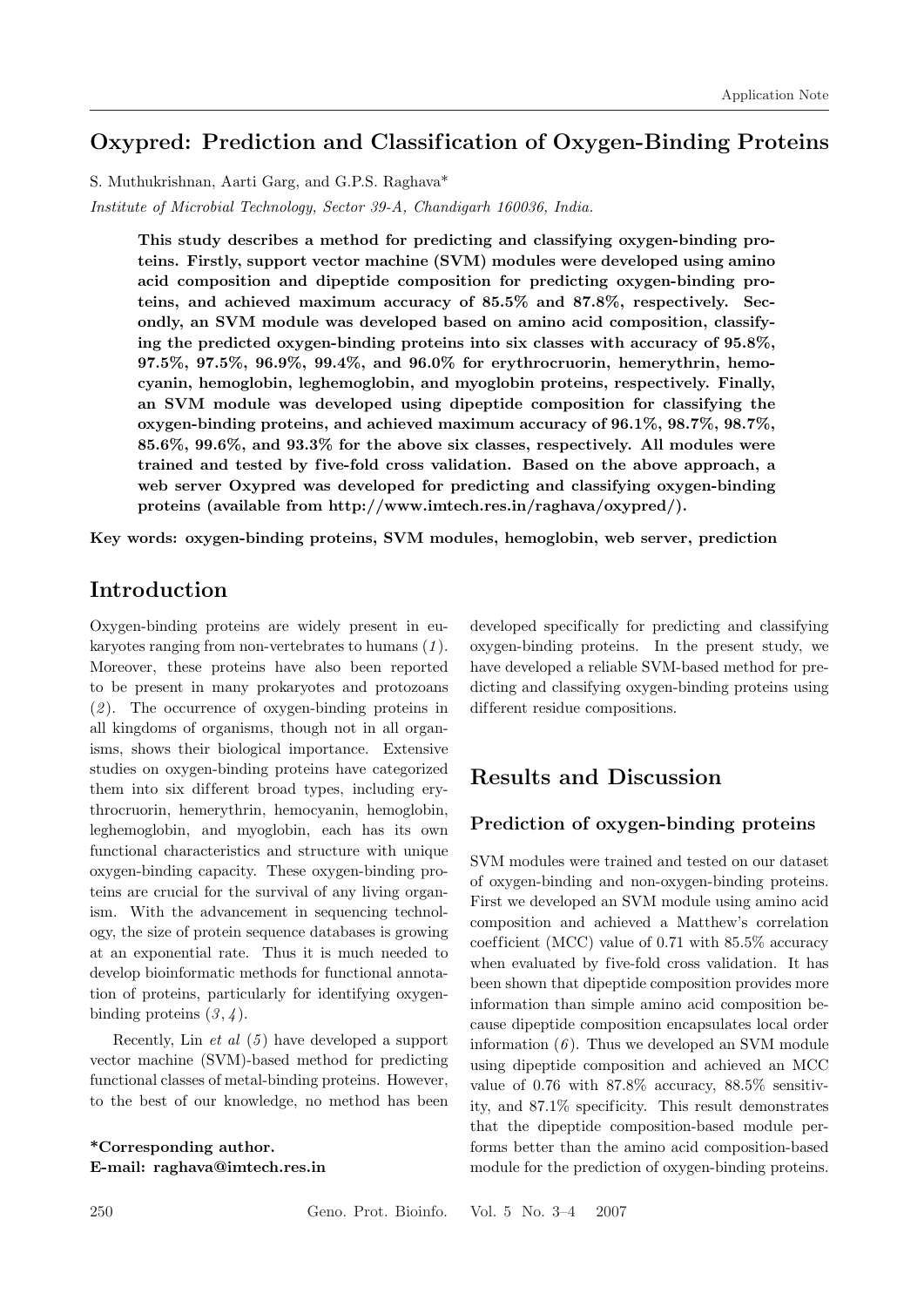# **Classif ication of oxygen-binding proteins**

We classified the predicted oxygen-binding proteins into six classes, including erythrocruorin, hemerythrin, hemocyanin, hemoglobin, leghemoglobin, and myoglobin. It was found that the compositions vary significantly from one class to another (Figure 1), indicating that one class of proteins can be discriminated from other classes based on amino acid composition. Therefore, we developed six SVM modules corresponding to the six classes, respectively. First, we developed amino acid composition-based SVM modules and achieved accuracy from 95.8% to 99.4% with an overall accuracy of 97.2% (Table 1). Then we developed dipeptide composition-based SVM modules and achieved accuracy from 85.6% to 99.6% with an overall accuracy of 95.3% (Table 1). It is interesting to note that here the performance of the amino acid composition-based module is better than that of the dipeptide composition-based module (*7* ). This study demonstrates that it is possible to predict and classify oxygen-binding proteins using compositional information (amino acid and dipeptide).

#### **Oxypred server**

The SVM modules constructed in the present study have been implemented as a web server Oxypred using CGI/Perl script, which is available for academic use at http://www.imtech.res.in/raghava/oxypred/. Users can submit protein sequences in one of the standard formats such as FASTA, GenBank, EMBL, or GCG. The server first predicts oxygen-binding proteins and then classifies them into the six classes.

# **Materials and Methods**

#### **Dataset**

We extracted the sequences of oxygen-binding and non-oxygen-binding proteins from Swiss-Prot database (http://www.expasy.org/sprot/) (*8* ). In order to obtain a high-quality dataset, we removed all those proteins annotated as "fragments", "isoforms", "potentials", "similarity", or "probables" (*9* , *10* ), and created a non-redundant dataset where no two proteins have a similarity more than 90% using PROSET software (*11* ). Our final dataset consisted of 672



Fig. 1 Average (AVG) amino acid composition of six different classes of oxygen-binding proteins. Amino acids are denoted by their single letter codes.

| Protein class  | Accuracy $(\%)$        |                       |
|----------------|------------------------|-----------------------|
|                | Amino acid composition | Dipeptide composition |
| Erythrocruorin | 95.8                   | 96.1                  |
| Hemerythrin    | 97.5                   | 98.7                  |
| Hemocyanin     | 97.5                   | 98.7                  |
| Hemoglobin     | 96.9                   | 85.6                  |
| Leghemoglobin  | 99.4                   | 99.6                  |
| Myoglobin      | 96.0                   | 93.3                  |
| Average        | 97.2                   | 95.3                  |

**Table 1 Performance of SVM modules for classifying oxygen-binding proteins**